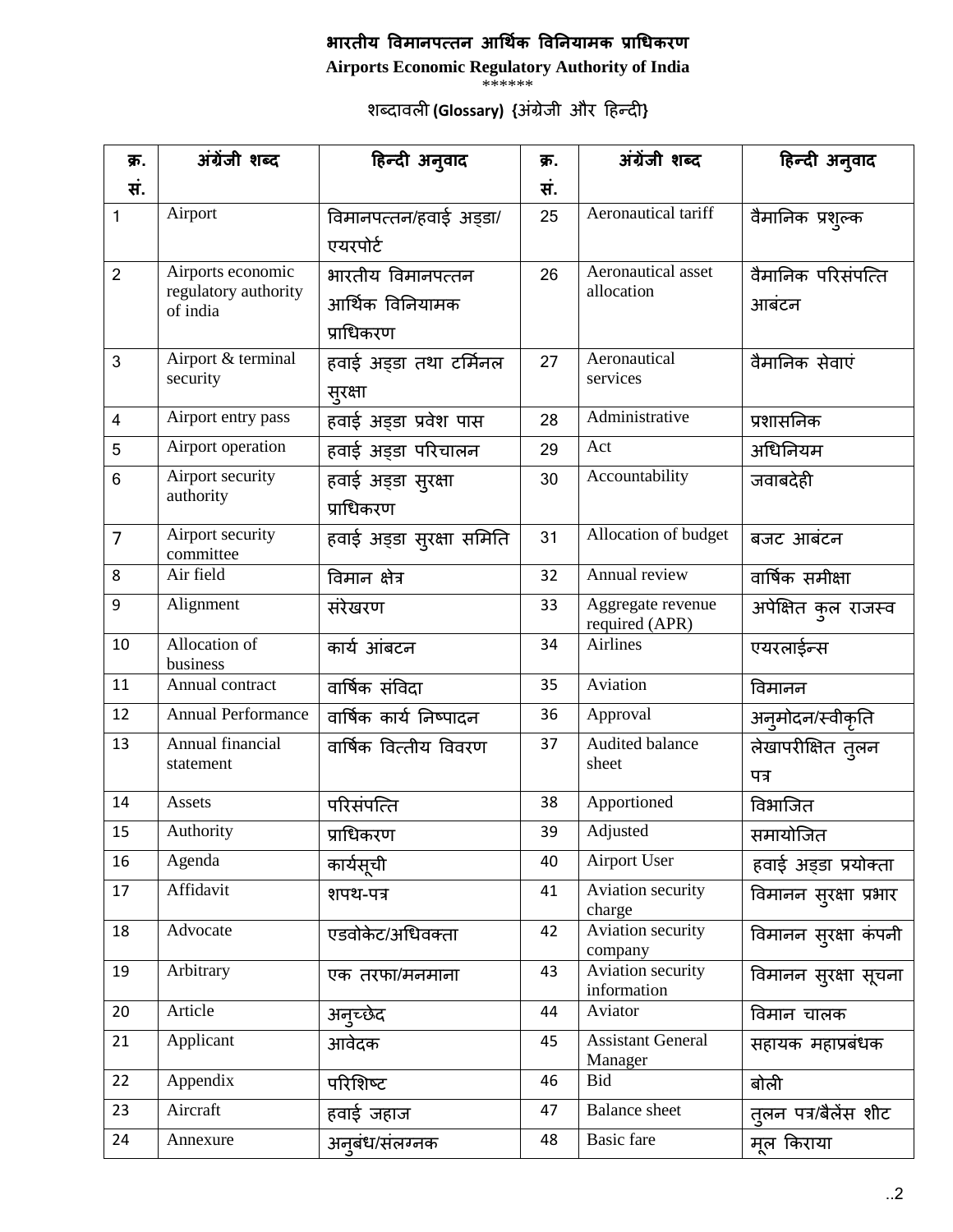| 49 | Bank guarantee                 | बैंक गारंटी/बैंक दवारा<br>प्रत्याभूति | 81  | Computation                    | परिकलन                         |
|----|--------------------------------|---------------------------------------|-----|--------------------------------|--------------------------------|
| 50 | Balance                        | शेष                                   | 82  | Ceiling                        | अधिकतम सीमा                    |
| 51 | Basic pay                      | मूल वेतन                              | 83  | Capitalization                 | पूंजीकरण                       |
| 52 | Beneficiary                    | लाभार्थी                              | 84  | Case is under<br>consideration | मामला विचाराधीन है             |
| 53 | <b>Board of Directors</b>      | निदेशक मंडल                           | 85  | Clause                         | धारा/खंड                       |
| 54 | Biennial                       | दविवार्षिक                            | 86  | Compliance                     | अनुपालन                        |
| 55 | <b>Budget revised</b>          | संशोधित बजट                           | 87  | Compensation                   | क्षतिपूर्ति/प्रतिपूर्ति/मुआवजा |
| 56 | <b>Budget</b><br>supplementary | पूरक बजट                              | 88  | Consideration                  | विचार के लिए                   |
| 57 | Bye law                        | उपनियम/उपविधि                         | 89  | Clarification                  | स्पष्टीकरण                     |
| 58 | <b>Breakup</b>                 | ब्योरा                                | 90  | Cargo                          | कॉर्गो/सामान                   |
| 59 | Balance of payment             | भूगतान संतुलन                         | 91  | Chairperson                    | अध्यक्ष                        |
| 60 | <b>Balance</b> closing         | इतिशेष                                | 92  | Comments                       | टिप्पणी                        |
| 61 | <b>Balance opening</b>         | अथशेष                                 | 93  | Capital expenditure            | पूंजीगत व्यय                   |
| 62 | <b>Base Airport</b><br>charges | बेस हवाई अड्डा प्रभार                 | 94  | Deficiency                     | कमी                            |
| 63 | <b>Benevolent</b> fund         | हितकारी निधि                          | 95  | Deviate                        | लीक से हटना                    |
| 64 | Biennial                       | दविवार्षिक                            | 96  | Documents                      | कागज़ात/दस्तावेज़              |
| 65 | <b>Blanket</b> deal            | व्यापक सौंदा                          | 97  | Depreciation                   | मूल्यह्रास                     |
| 66 | <b>Board Room</b>              | बोर्ड-रूम                             | 98  | Deputation                     | प्रतिनियुक्ति                  |
| 67 | Bone of contention             | विवाद का विषय                         | 99  | Designation                    | पदनाम                          |
| 68 | Book value                     | खाता मूल्य                            | 100 | Deferred                       | आस्थगित                        |
| 69 | <b>Budget revised</b>          | संशोधित बजट                           | 101 | Deferred credit<br>liabilities | आस्थगित ऋण देनदारियां          |
| 70 | Cleaning                       | त्र्टि रहित करना                      | 102 | Development fees               | विकास शुल्क                    |
| 71 | Consider                       | विचार करना                            | 103 | Dy General<br>Manager          | उप महाप्रबंधक                  |
| 72 | Consultant                     | परामर्शदाता                           | 104 | Domestic flight                | घरेलू उड़ान                    |
| 73 | Circular                       | परिपत्र                               | 105 | Debt                           | ऋण                             |
| 74 | Category                       | श्रेणी                                | 106 | Depreciation rate              | मूल्यह्रास दर                  |
| 75 | Capital investment             | पूंजीगत निवेश                         | 107 | Duration                       | अवधि                           |
| 76 | Check list                     | जांच सूची                             | 108 | Economic                       | आर्थिक                         |
| 77 | Competent<br>authority         | सक्षम प्राधिकारी                      | 109 | Evaluation                     | मूल्याकंन                      |
| 78 | Capital cost                   | पूंजीगत लागत                          | 110 | Evidence                       | साक्ष्य/सबूत                   |
| 79 | 1 <sup>st</sup> Control period | पहली नियत्रंण अवधि                    | 111 | <b>Essential conditions</b>    | आवश्यक शर्तें                  |
| 80 | 2 <sup>nd</sup> Control Period | दूसरी नियत्रंण अवधि                   | 112 | Efficiency                     | कार्य कुशलता                   |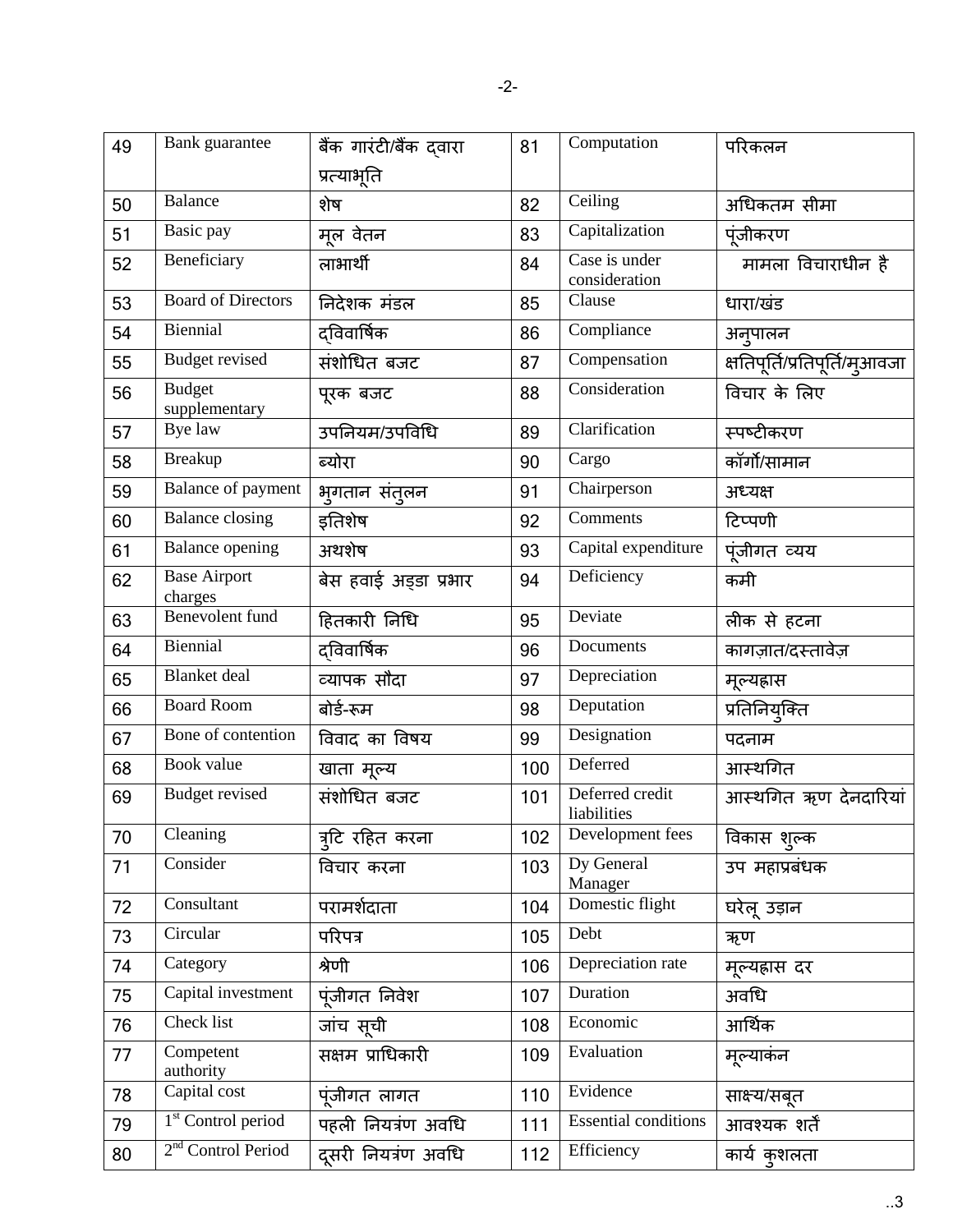| 113 | Earmarked                        | निर्धारित             | 145 | Liquidated damage             | परिनिर्धारित नुकसानी          |
|-----|----------------------------------|-----------------------|-----|-------------------------------|-------------------------------|
| 114 | <b>Ensuing financial</b><br>year | आगामी वित्तीय वर्ष    | 146 | Minutes                       | कार्यवृत्त                    |
| 115 | <b>Escalation</b> factor         | वृद्धि तत्व           | 147 | Major airports                | महाविमानपत्तन/                |
|     |                                  |                       |     |                               | मेजर एयरपोर्टस                |
| 116 | <b>Estimated cost</b>            | अनुमानित लागत         | 148 | Matter                        | मामला                         |
| 117 | Ex post facto                    | कार्योत्तर            | 149 | Major head                    | मुख्य शीर्ष                   |
| 118 | Economic regulatory              | आर्थिक विनियामक       | 150 | Mechanism                     | तंत्र/तरीका                   |
| 119 | Endowment                        | अक्षयनिधि             | 151 | Maintenance                   | अनुरक्षण/रखरखाव               |
| 120 | Fuel throughput<br>charges       | ईधन थ्रोपुट प्रभार    | 152 | Manager                       | प्रबंधक                       |
| 121 | Forfeit                          | जब्त करना             | 153 | Member                        | सदस्य                         |
| 122 | Financial Viability              | वित्तीय व्यवहार्यता   | 154 | Mutually agreed<br>terms      | आपसी सहमति से<br>शर्तें       |
| 123 | <b>Financial Year</b>            | वित्त वर्ष            | 155 | Modernization                 | आधुनिकीकरण                    |
| 124 | Feed back                        | फीड बैक               | 156 | Multi Year Tariff<br>Proposal | बह्-वर्ष प्रशुल्क<br>प्रस्ताव |
| 125 | <b>Financial institute</b>       | वित्तीय संस्थान       | 157 | Notification                  | अधिसूचना                      |
| 126 | Funding                          | निधीयन                | 158 | Net present value             | निवल वर्तमान मूल्य            |
| 127 | Guideline                        | दिशा- निर्देश         | 159 | O.S.D.                        | विशेष कार्य अधिकारी           |
| 128 | Gazette                          | राजपत्र/ गजट          | 160 | Oath                          | शपथ                           |
| 129 | Head office                      | प्रधान कार्यालय       | 161 | Orders                        | आदेश                          |
| 130 | Head quarter                     | मुख्यालय              | 162 | Operational                   | प्रचालन                       |
| 131 | Inter-alia                       | अन्य बातों के साथ-साथ | 163 | One time Projected<br>Expense | एक मुश्त अनुमानित<br>व्यय     |
| 132 | International                    | अंतर्राष्ट्रीय        | 164 | Proposal                      | प्रस्ताव                      |
| 133 | Investment                       | निवेश                 | 165 | Power                         | शक्ति                         |
| 134 | Illegal                          | गैर कानूनी            | 166 | Operational                   | प्रचालन                       |
| 135 | Independent service<br>provider  | स्वतंत्र सेवा प्रदाता | 167 | Petitioner                    | याचिकाकर्ता                   |
| 136 | Invalid                          | अविधिमान्य            | 168 | Power of Attorney             | मुख्तारनामा                   |
| 137 | Judicial review                  | न्यायिक समीक्षा       | 169 | Proposed allocation           | प्रस्तावित आबंटन              |
| 138 | Justification                    | न्यायोचित /तर्कसंगत   | 170 | Processing fees               | प्रक्रिया शुल्क               |
| 139 | Key official                     | प्रमुख अधिकारी        | 171 | Project costs                 | परियोजना लागत                 |
| 140 | Legal opinion                    | कानूनी राय            | 172 | Permit                        | परमिट                         |
| 141 | Liability                        | देयता/देनदारी         | 173 | Procedure                     | प्रक्रिया                     |
| 142 | Long terms<br>agreement          | दीर्घकालिक करार       | 174 | Penalty                       | शास्ति/जुर्माना               |
| 143 | Landing charges                  | अवतरण प्रभार          | 175 | Powers & Duties               | अधिकार और कर्तव्य             |
| 144 | Landing ground                   | अवतरण क्षेत्र         | 176 | Policies                      | नीतियां                       |